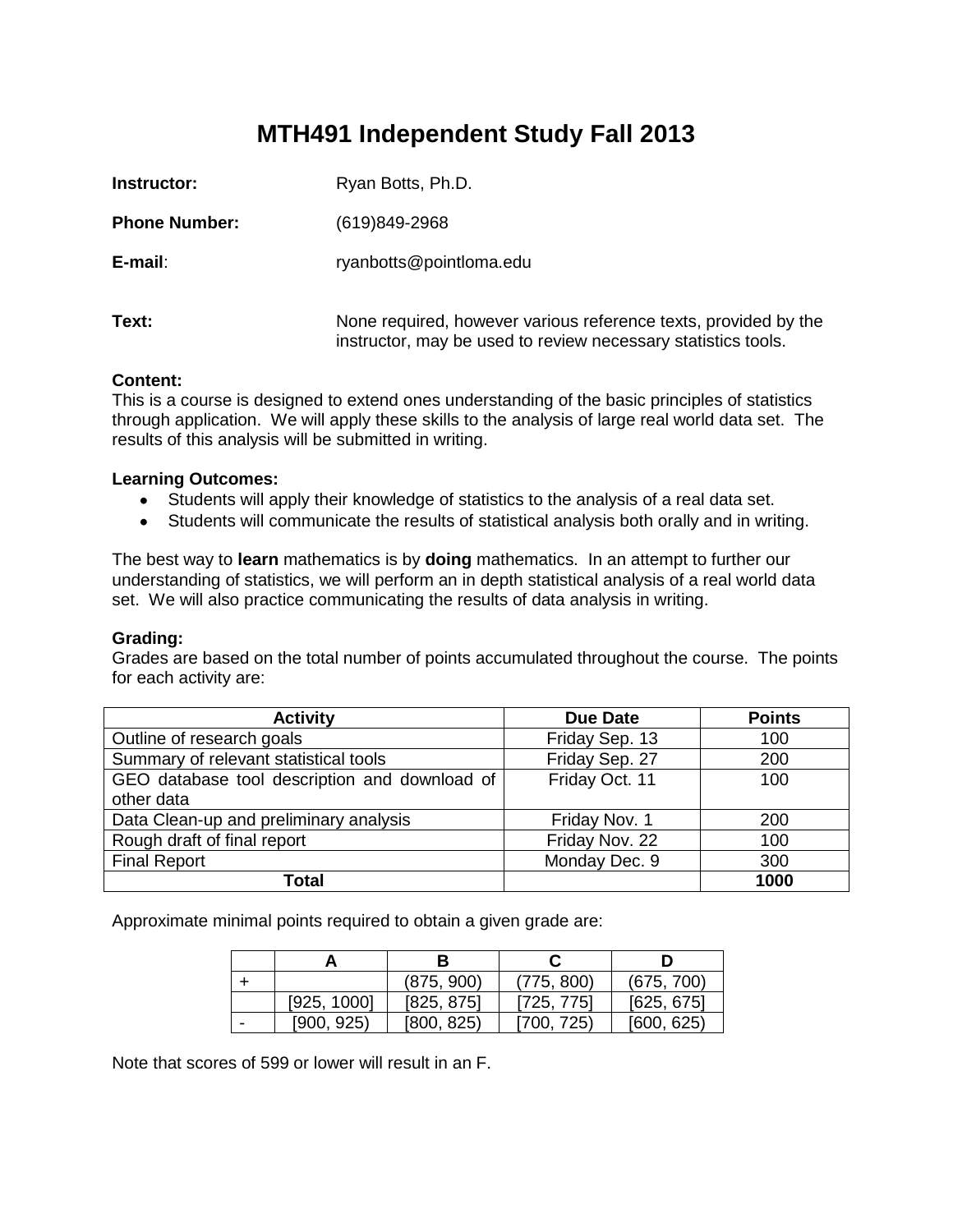## **Activities:**

You will be given a large real world data set and asked to answer a series of research questions based on this data set. A series of activities will be submitted throughout the project in order to measure your progress towards analyzing the data. In addition to these activities it is expected that you will meet weekly with the instructor to give brief updates and discuss the analysis. Meeting times will be determined with the consensus of the student and faculty member.

## **Final Project:**

A final project describing the goals of the project, an overview of the statistical techniques used in the project, and a summary of the findings of the project will be delivered on or before **Monday Dec. 9, 2013**.

## **Class Enrollment:**

It is the student's responsibility to maintain his/her class schedule. Should the need arise to drop this course (personal emergencies, poor performance, etc.), the student has the responsibility to follow through (provided the drop date meets the stated calendar deadline established by the university), not the instructor. Simply ceasing to attend this course or failing to follow through to arrange for a change of registration (drop/add) may easily result in a grade of F on the official transcript.

## **Academic Accommodations:**

While all students are expected to meet the minimum academic standards for completion of this course as established by the instructor, students with disabilities may require academic accommodations. At Point Loma Nazarene University, students requesting academic accommodations must file documentation with the Disability Resource Center (DRC), located in the Bond Academic Center. Once the student files documentation, the Disability Resource Center will contact the student's instructors and provide written recommendations for reasonable and appropriate accommodations to meet the individual needs of the student. This policy assists the university in its commitment to full compliance with Section 504 of the Rehabilitation Act of 1973, the Americans with Disabilities (ADA) Act of 1990, and ADA Amendments Act of 2008, all of which prohibit discrimination against students with disabilities and guarantees all qualified students equal access to and benefits of PLNU programs and activities.

Students with learning disabilities who may need accommodations should discuss options with the instructor during the first two weeks of class.

### **Academic Honesty:**

The Point Loma Nazarene University community holds the highest standards of honesty and integrity in all aspects of university life. Academic honesty and integrity are strong values among faculty and students alike. Any violation of the university's commitment is a serious affront to the very nature of Point Loma's mission and purpose.

Academic dishonesty is the act of presenting information, ideas, and/or concepts as one's own when in reality they are the results of another person's creativity and effort. Such acts include plagiarism, copying of class assignments, and copying or other fraudulent behavior on examinations. For more details on PLNU's policy go to:

[http://www.pointloma.edu/experience/academics/catalogs/undergraduate-catalog/point-loma](http://www.pointloma.edu/experience/academics/catalogs/undergraduate-catalog/point-loma-education/academic-policies)[education/academic-policies](http://www.pointloma.edu/experience/academics/catalogs/undergraduate-catalog/point-loma-education/academic-policies)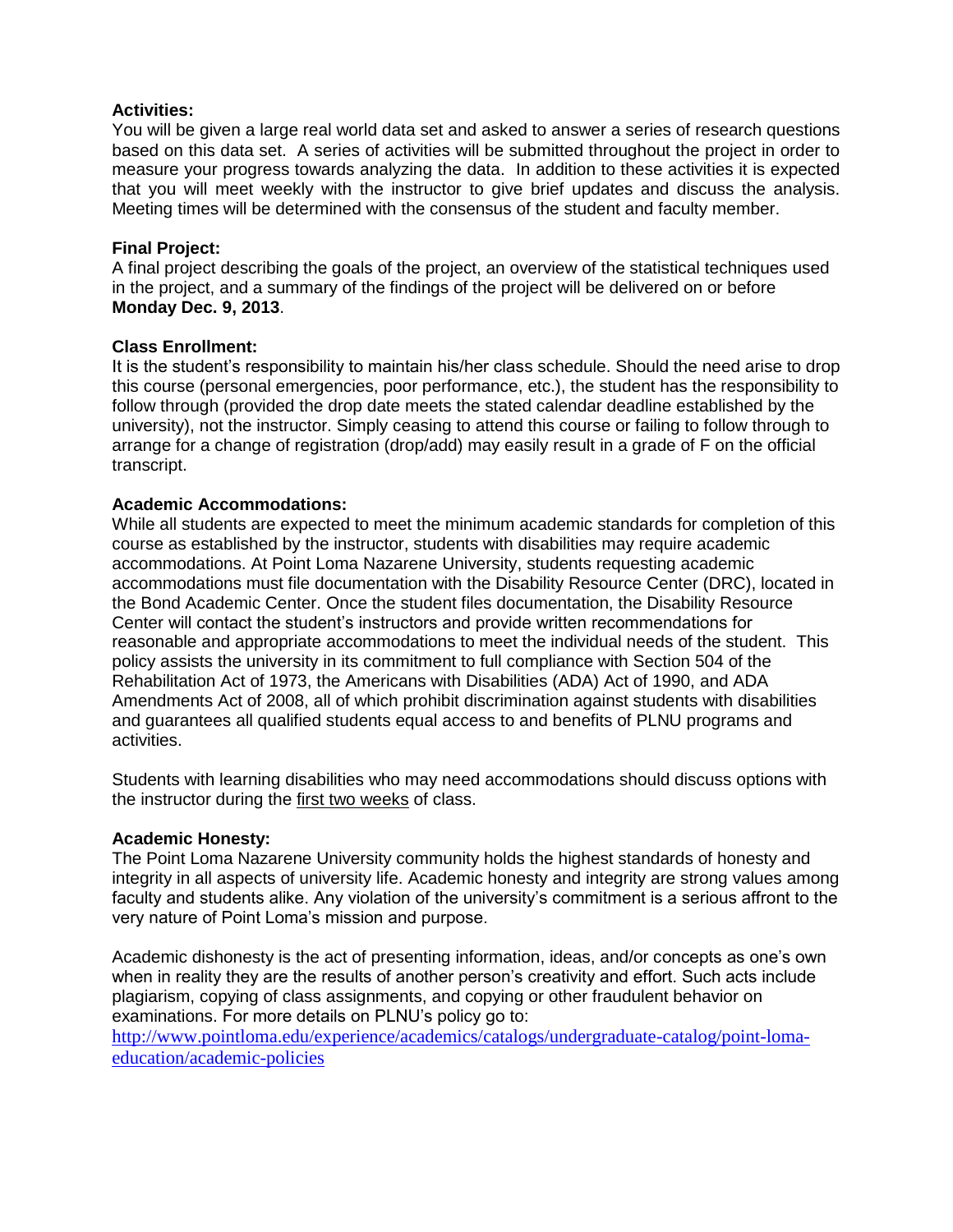A student who is caught cheating on any item of work will receive a zero on that item and may receive an "F" for the semester. See the PLNU Catalog for a further explanation of the PLNU procedures for academic dishonesty.

# **Activity Guidelines**

*It should be noted, that the activities that you submit are an assessment of your progress towards understanding the data set. In other words these assignments are snapshots of how much progress you have made towards a thorough analysis of the data. Thus you should begin work on many of the activities long before they are due. For example the data clean-up should begin as soon as you have the data, however a final product will not be submitted until the due date.*

## **Outline of research goals (Due September 13, 2013)**

- provide a brief one page outline of the research aims for the project
- clearly identify the questions we wish to answer based on the data

## **Summary of relevant statistical tools (Due September 27,2013)**

- Identify the statistical tools that would be used to analyze the data that has been given to  $\bullet$ you.
- Topics include normalization, correlation, principal component analysis and partial least squares regression
- Write a brief summary of the what the methods are and how they are used.
- If there are any tools that you do not currently know that you will need, we will discuss them prior to the submission of this assignment and you can demonstrate your understanding of the skill.
- The aim of this assignment is for you to demonstrate your knowledge of the essential topics and an understanding of the procedures you are using to analyze the data.

# **Accessing the GEO database to extract other microarray data (Due October 11, 2013)**

- The availability of raw data is part of what makes this an interesting topic.
- Utilize the GEO database to find an experiment and download the microarray data that goes with it.
- You will use this data as part of your final analysis.

# **Data clean-up and preliminary analysis(Due November 1, 2013)**

- The first step in analyzing the data is to identify missing, corrupted, or incorrect data points in the data set.
- Format the data to go into SPSS or R and normalize the values also called preprocessing.
- Your work on cleaning up the data should begin much before this date, but at this time you should submit the version that you will analyze.

# You should also demonstrate use of some of the statistical tools we have discussed.

## **Rough draft of final project (Due November 22, 2013)**

- See directions for the final project.
- Data analysis should be complete at this point and the data should be present in the paper.

## **Final Report (Due December 9, 2013)**

The final report should have each of the following components:

- 1. Introduction into the research project and a statement of the research aims.
- 2. A brief summary of the statistical methods that were used.
- 3. Data summary with the appropriate summary statistics.
- 4. Results
- 5. Conclusions